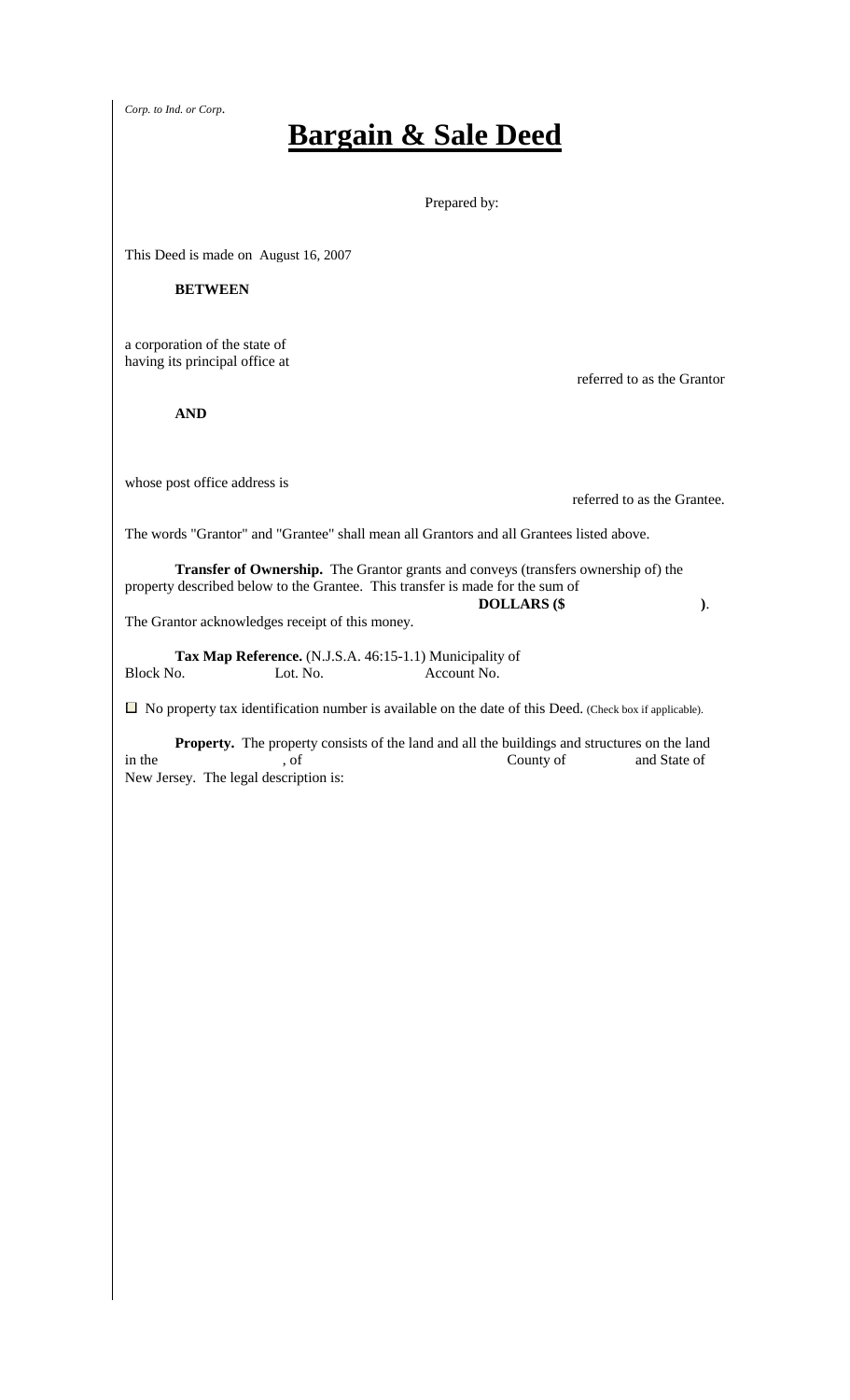Being the same land and premises which became vested in

 **Promises by Grantor.** The Grantor promises that the Grantor has done no act to encumber the property. This promise is called a "covenant as to grantor's acts" (N.J.S.A. 46:4-6). This promise means that the Grantor has not allowed anyone else to obtain legal rights which effect the property (such as by making a mortgage or allowing a judgment to be entered against the Grantor).

 **Signatures.** This Deed is signed and attested to by the Grantor's proper corporate officers as of the date at the top of the first page. Its corporate seal is affixed.

Witnessed by:

Notary Public

By:  $\_\_$ 

STATE OF

SS.:

COUNTY OF

I CERTIFY that on August 16, 2007

 , personally came before me and stated to my satisfaction that this person (or if more than one, each person):

(a) was the maker of the attached instrument;

(b) was authorized to and did execute this Deed as the of , the entity named in this Deed; and (c) made this Deed for \$ , as the full and actual consideration paid or to be paid for the transfer of title. (Such consideration is defined in N.J.S.A. 46:15-5).

 $\frac{1}{\sqrt{2}}$  ,  $\frac{1}{\sqrt{2}}$  ,  $\frac{1}{\sqrt{2}}$  ,  $\frac{1}{\sqrt{2}}$  ,  $\frac{1}{\sqrt{2}}$  ,  $\frac{1}{\sqrt{2}}$  ,  $\frac{1}{\sqrt{2}}$  ,  $\frac{1}{\sqrt{2}}$  ,  $\frac{1}{\sqrt{2}}$  ,  $\frac{1}{\sqrt{2}}$  ,  $\frac{1}{\sqrt{2}}$  ,  $\frac{1}{\sqrt{2}}$  ,  $\frac{1}{\sqrt{2}}$  ,  $\frac{1}{\sqrt{2}}$  ,  $\frac{1}{\sqrt{2}}$